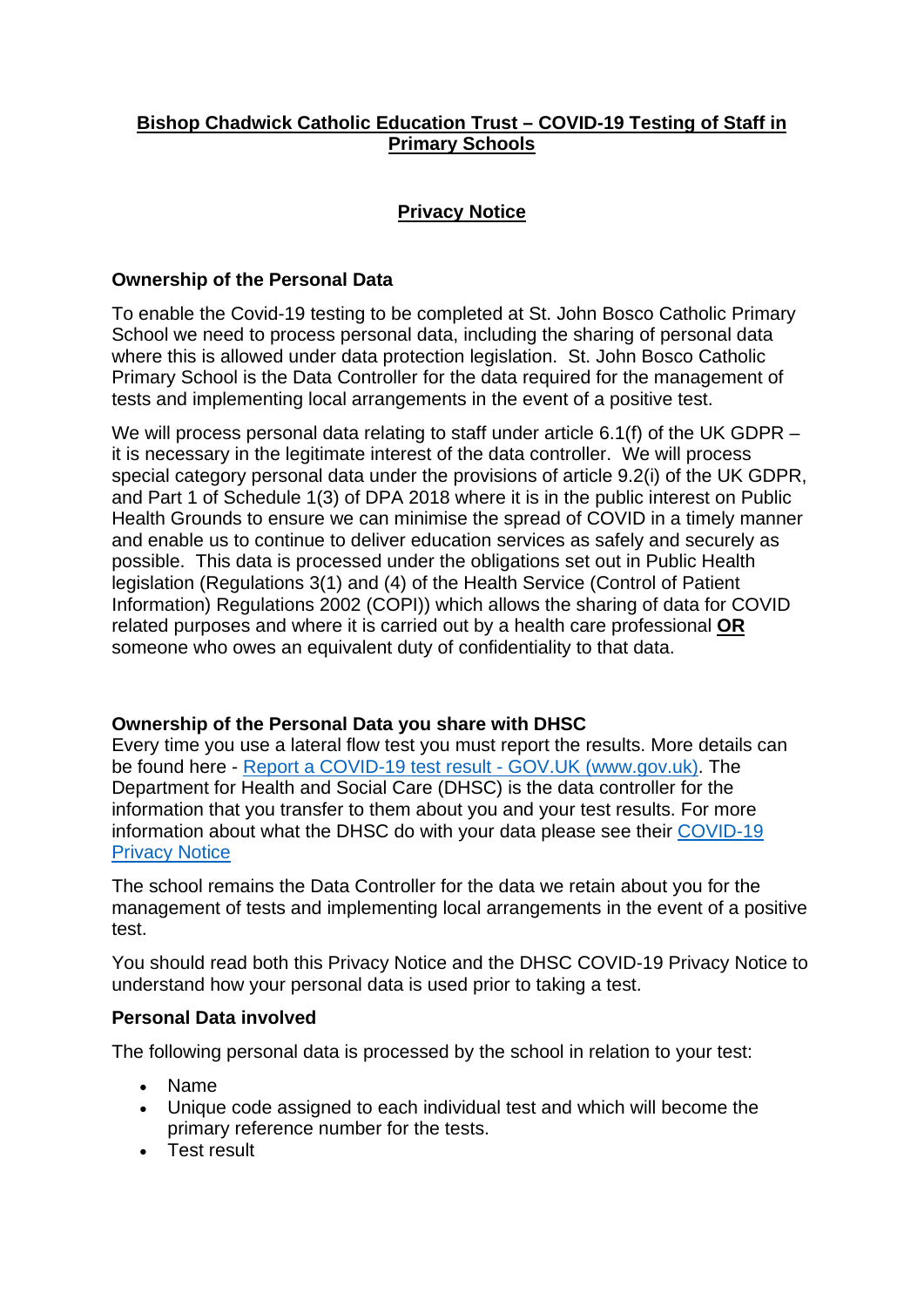For more information about what the DHSC do with your data please see their [COVID-19 Privacy Notice](https://www.gov.uk/government/publications/coronavirus-covid-19-testing-privacy-information)

## **How we store your personal information**

The school will maintain a test kit log which will record against your name details of the testing kit which has been provided to you. The school may also record Personal Data about you in its internal COVID-19 results register (the school's COVID-19 results register will not be shared with DHSC). This information will only be stored securely on locally managed systems with appropriate access controls in schools and will only be accessible to personnel involved in the management of tests and implementing local arrangements in the event of a positive test.

The school will retain its test kit log and COVID-19 results register for a period of twelve (12) months from the date of the last entries made by the school into them.

For more information about what the DHSC do with your data please see their [COVID-19 Privacy Notice](https://www.gov.uk/government/publications/coronavirus-covid-19-testing-privacy-information)

### **Processing of Personal Data Relating to Positive test results**

We will use this information to enact our own COVID isolation and control processes without telling anyone who it is that has received the positive test.

For more information about what the DHSC do with your data please see their [COVID-19 Privacy Notice](https://www.gov.uk/government/publications/coronavirus-covid-19-testing-privacy-information)

This information will be kept by the school for period of twelve (12) months by the school and by the NHS for eight (8) years.

## **Processing of Personal Data Relating to Negative and Void test results**

We will record a negative and void result for the purpose of stock controls of tests and general performance of the testing process.

#### **Data Sharing Partners**

The personal data associated with test results will be shared with

- DHSC, NHS, PHE to ensure that they can undertake the necessary Test and Trace activities and to conduct research and compile statistical information about Coronavirus.
- Your GP the NHS may share the information you provide with your GP to maintain your medical records and to offer support and guidance as necessary. Any data you provide to the school will not be shared with your GP.
- Local Government to undertake local public health duties and to record and analyse local spreads.

Personal Data in the school's test kit log will be shared with DHSC to identify which test kit has been given to which individual in the event of a product recall. The school will not share its internal COVID-19 results register with DHSC.

## **Your Rights**

Under data protection law, you have rights including: